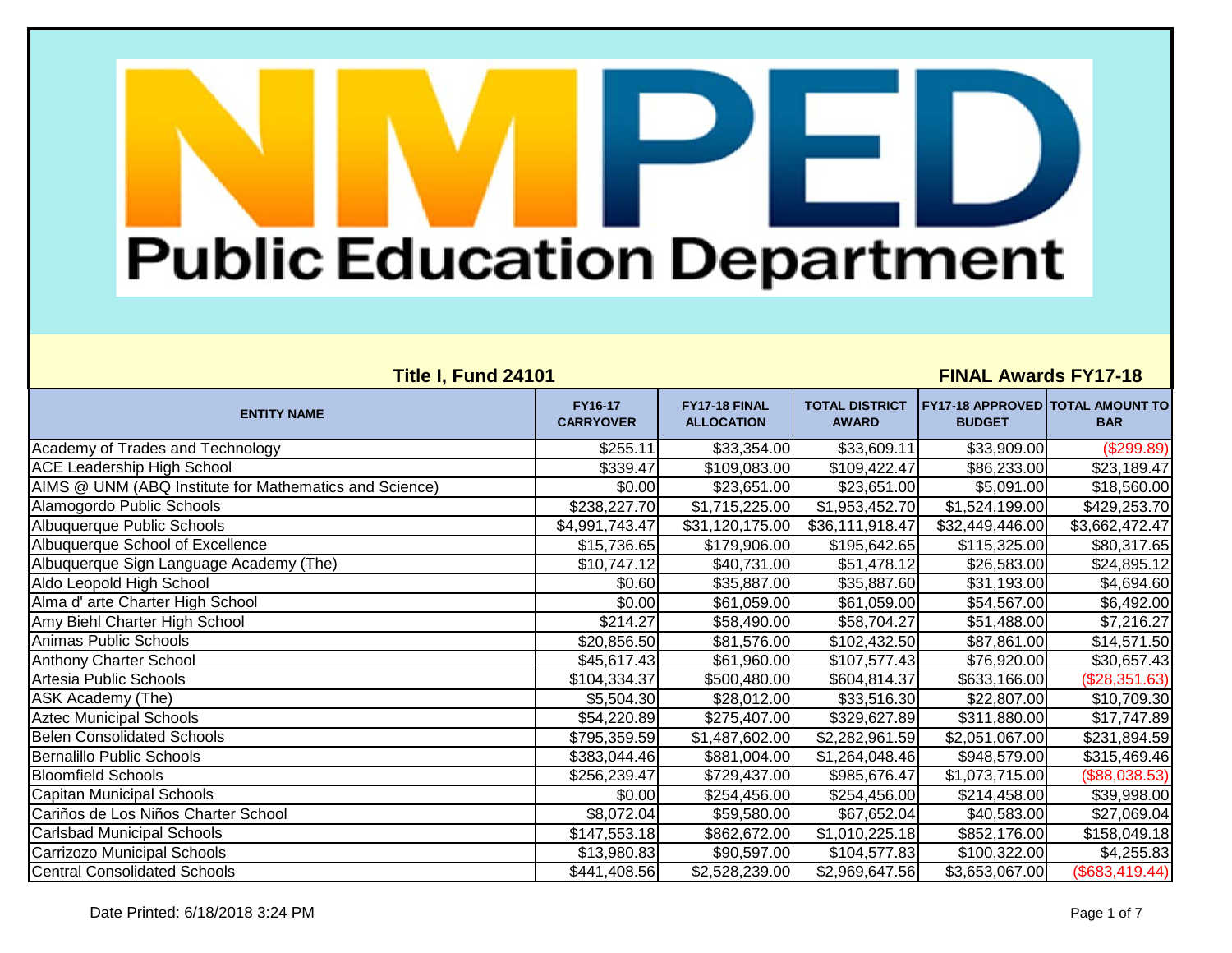| Title I, Fund 24101                                                 |                             |                                    |                                       | <b>FINAL Awards FY17-18</b>                              |                          |
|---------------------------------------------------------------------|-----------------------------|------------------------------------|---------------------------------------|----------------------------------------------------------|--------------------------|
| <b>ENTITY NAME</b>                                                  | FY16-17<br><b>CARRYOVER</b> | FY17-18 FINAL<br><b>ALLOCATION</b> | <b>TOTAL DISTRICT</b><br><b>AWARD</b> | <b>FY17-18 APPROVED TOTAL AMOUNT TO</b><br><b>BUDGET</b> | <b>BAR</b>               |
| <b>Cesar Chavez Community School</b>                                | \$796.48                    | \$84,933.00                        | \$85,729.48                           | \$64,804.00                                              | \$20,925.48              |
| Chama Valley Independent Schools                                    | \$36,611.46                 | \$68,099.00                        | \$104,710.46                          | \$88,255.00                                              | \$16,455.46              |
| <b>Cimarron Municipal Schools</b>                                   | \$19,833.03                 | \$86,499.00                        | \$106,332.03                          | \$86,434.00                                              | \$19,898.03              |
| <b>Clayton Municipal Schools</b>                                    | \$13,948.82                 | \$112,562.00                       | \$126,510.82                          | \$99,546.00                                              | \$26,964.82              |
| <b>Cloudcroft Municipal Schools</b>                                 | \$46,562.18                 | \$188,453.00                       | \$235,015.18                          | \$114,786.00                                             | $\overline{$120,229.18}$ |
| <b>Clovis Municipal Schools</b>                                     | \$554,218.87                | \$2,431,406.00                     | \$2,985,624.87                        | \$2,022,531.00                                           | \$963,093.87             |
| <b>Cobre Consolidated Schools</b>                                   | \$50,324.04                 | \$344,899.00                       | \$395,223.04                          | \$370,571.00                                             | \$24,652.04              |
| <b>Coral Community Charter School</b>                               | \$27,380.73                 | \$52,971.00                        | \$80,351.73                           | \$58,505.00                                              | \$21,846.73              |
| Corona Public Schools                                               | \$2,853.52                  | \$14,971.00                        | \$17,824.52                           | \$16,124.00                                              | \$1,700.52               |
| Cottonwood Classical Preparatory School (CCPS)                      | \$165.00                    | \$42,116.00                        | \$42,281.00                           | \$40,035.00                                              | \$2,246.00               |
| Cuba Independent Schools                                            | \$1,662.43                  | \$533,402.00                       | \$535,064.43                          | \$537,859.00                                             | (\$2,794.57)             |
| Dzit Dit Lool School of Empowerment, Action and Perseverance (DEAP) | \$394.63                    | \$18,640.00                        | \$19,034.63                           | \$13,756.00                                              | \$5,278.63               |
| Deming Public Schools                                               | \$899,986.68                | \$3,138,916.00                     | \$4,038,902.68                        | \$3,345,846.00                                           | \$693,056.68             |
| Des Moines Municipal Schools                                        | \$10,120.67                 | \$45,949.00                        | \$56,069.67                           | \$49,489.00                                              | \$6,580.67               |
| <b>Dexter Consolidated Schools</b>                                  | \$265.56                    | \$204,687.00                       | \$204,952.56                          | \$149,556.00                                             | \$55,396.56              |
| <b>Dora Consolidated Schools</b>                                    | \$2,463.20                  | \$35,521.00                        | \$37,984.20                           | \$40,720.00                                              | (\$2,735.80)             |
| Dream Diné Charter School                                           | \$1,294.00                  | \$11,429.00                        | \$12,723.00                           | \$11,572.00                                              | \$1,151.00               |
| Dulce Independent Schools                                           | \$105,585.74                | \$263,730.00                       | \$369,315.74                          | \$290,395.00                                             | \$78,920.74              |
| Elida Municipal Schools                                             | \$15,144.82                 | \$10,811.00                        | \$25,955.82                           | \$14,648.00                                              | \$11,307.82              |
| Española Public Schools                                             | \$799,885.28                | \$1,418,910.00                     | \$2,218,795.28                        | \$1,710,393.00                                           | \$508,402.28             |
| <b>Estancia Municipal Schools</b>                                   | \$84,911.63                 | \$198,485.00                       | \$283,396.63                          | \$229,864.00                                             | \$53,532.63              |
| <b>Estancia Valley Classical Academy</b>                            | \$213.99                    | \$49,499.00                        | \$49,712.99                           | \$50,000.00                                              | (\$287.01)               |
| Eunice Public Schools                                               | \$8,762.17                  | \$148,846.00                       | \$157,608.17                          | \$114,255.00                                             | \$43,353.17              |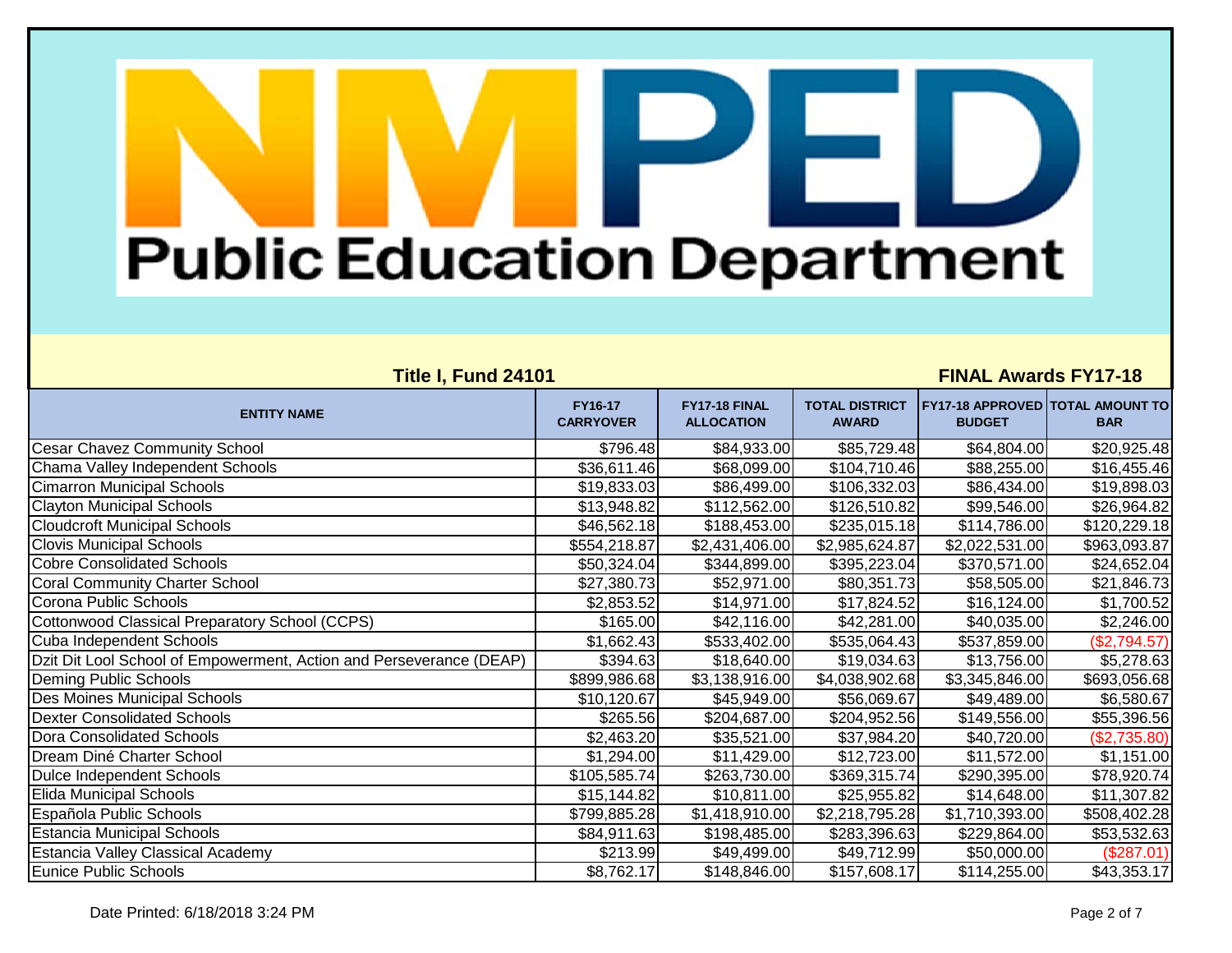| <b>Title I, Fund 24101</b>                           |                             |                                    |                                       | <b>FINAL Awards FY17-18</b>                              |                 |
|------------------------------------------------------|-----------------------------|------------------------------------|---------------------------------------|----------------------------------------------------------|-----------------|
| <b>ENTITY NAME</b>                                   | FY16-17<br><b>CARRYOVER</b> | FY17-18 FINAL<br><b>ALLOCATION</b> | <b>TOTAL DISTRICT</b><br><b>AWARD</b> | <b>FY17-18 APPROVED TOTAL AMOUNT TO</b><br><b>BUDGET</b> | <b>BAR</b>      |
| Explore Academy                                      | \$4,432.99                  | \$53,263.00                        | \$57,695.99                           | \$35,782.00                                              | \$21,913.99     |
| <b>Farmington Municipal Schools</b>                  | \$406,212.21                | \$2,353,587.00                     | \$2,759,799.21                        | \$3,224,642.00                                           | (\$464, 842.79) |
| <b>Floyd Municipal Schools</b>                       | \$4,961.03                  | \$39,881.00                        | \$44,842.03                           | \$43,962.00                                              | \$880.03        |
| Fort Sumner Municipal Schools                        | \$11,987.23                 | \$89,949.00                        | \$101,936.23                          | \$96,475.00                                              | \$5,461.23      |
| Gadsden Independent Schools                          | \$1,021,297.93              | \$8,157,537.00                     | \$9,178,834.93                        | \$7,533,607.00                                           | \$1,645,227.93  |
| <b>Gallup-McKinley County Schools</b>                | \$256,526.32                | \$6,934,752.00                     | \$7,191,278.32                        | \$7,710,486.00                                           | (\$519, 207.68) |
| Gilbert L. Sena Charter High School                  | \$3,777.62                  | \$59,537.00                        | \$63,314.62                           | \$57,237.00                                              | \$6,077.62      |
| <b>Grady Municipal Schools</b>                       | \$15,408.26                 | \$11,468.00                        | \$26,876.26                           | \$25,683.00                                              | \$1,193.26      |
| <b>Grants/Cibola County Schools</b>                  | \$104,828.02                | \$1,836,147.00                     | \$1,940,975.02                        | \$1,761,652.00                                           | \$179,323.02    |
| <b>Hagerman Municipal Schools</b>                    | \$4,878.42                  | \$118,813.00                       | \$123,691.42                          | \$142,360.00                                             | (\$18,668.58)   |
| <b>Hatch Valley Public Schools</b>                   | \$27,214.20                 | \$826,423.00                       | \$853,637.20                          | \$869,388.00                                             | (\$15,750.80)   |
| Health Leadership High School                        | \$16,716.32                 | \$65,006.00                        | \$81,722.32                           | \$45,503.00                                              | \$36,219.32     |
| <b>Hobbs Municipal Schools</b>                       | \$281,328.20                | \$1,649,954.00                     | \$1,931,282.20                        | \$1,850,312.00                                           | \$80,970.20     |
| Hondo Valley Public Schools                          | \$15,381.86                 | \$51,416.00                        | \$66,797.86                           | \$58,132.00                                              | \$8,665.86      |
| Horizon Academy West                                 | \$3,415.24                  | \$159,553.00                       | \$162,968.24                          | \$112,985.00                                             | \$49,983.24     |
| J. Paul Taylor Academy                               | \$22,590.02                 | \$29,621.00                        | \$52,211.02                           | \$34,080.00                                              | \$18,131.02     |
| Jal Public Schools                                   | \$9,386.48                  | \$42,954.00                        | \$52,340.48                           | \$58,984.00                                              | (\$6,643.52)    |
| Jemez Mountain Public Schools                        | \$670.30                    | \$174,851.00                       | \$175,521.30                          | \$111,216.00                                             | \$64,305.30     |
| Jemez Valley Public Schools                          | \$36,857.13                 | \$114,651.00                       | \$151,508.13                          | \$176,916.00                                             | (\$25,407.87)   |
| La Academia Dolores Huerta                           | \$20,592.60                 | \$79,446.00                        | \$100,038.60                          | \$65,720.00                                              | \$34,318.60     |
| La Promesa Early Learning Center                     | \$25,494.52                 | \$190,504.00                       | \$215,998.52                          | \$165,240.00                                             | \$50,758.52     |
| La Tierra Montessori School of the Arts and Sciences | \$7,766.61                  | \$40,565.00                        | \$48,331.61                           | \$35,479.00                                              | \$12,852.61     |
| Lake Arthur Municipal Schools                        | \$25.94                     | \$25,442.00                        | \$25,467.94                           | \$25,264.00                                              | \$203.94        |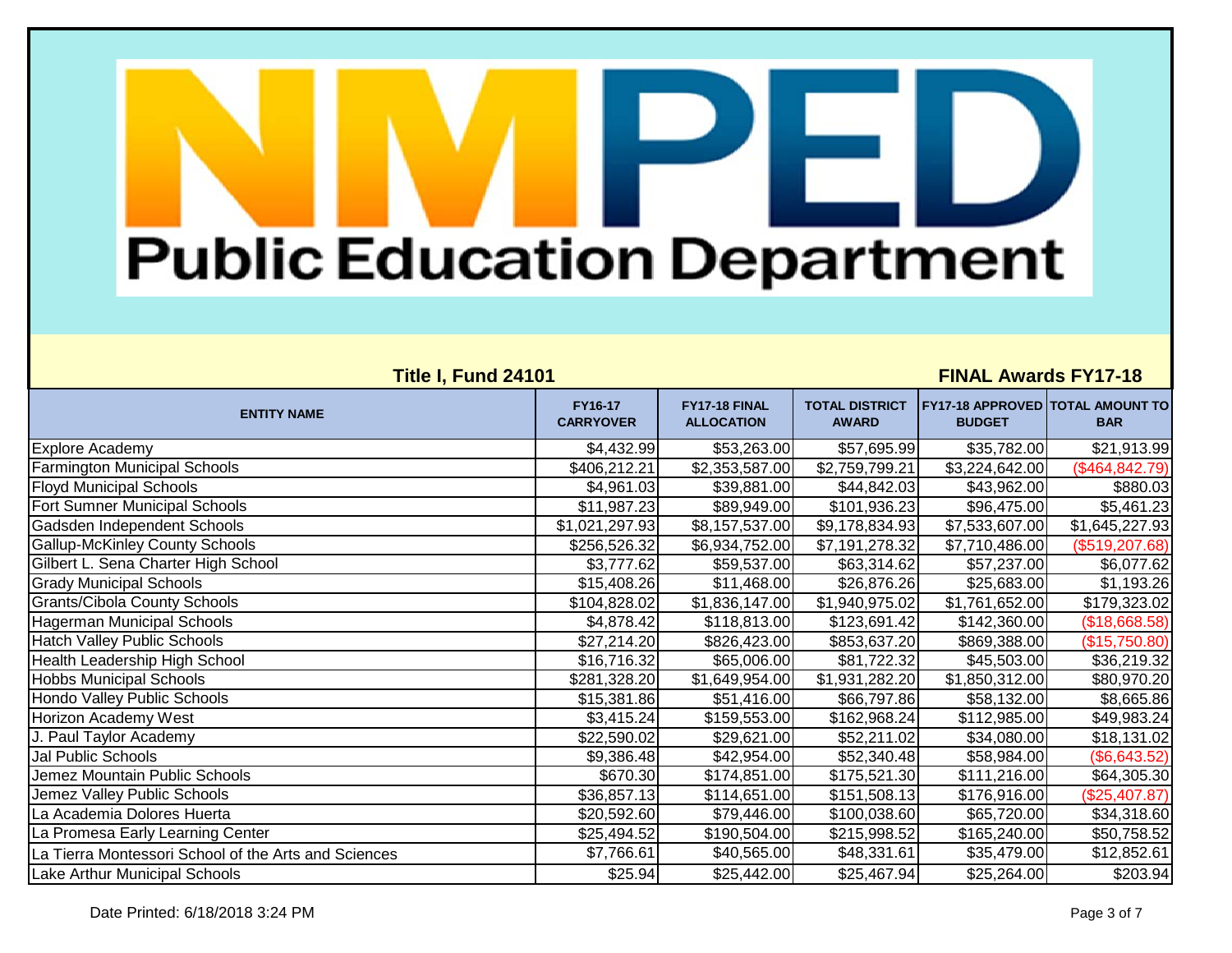| Title I, Fund 24101                                  |                             |                                    |                                       | <b>FINAL Awards FY17-18</b>                              |                |
|------------------------------------------------------|-----------------------------|------------------------------------|---------------------------------------|----------------------------------------------------------|----------------|
| <b>ENTITY NAME</b>                                   | FY16-17<br><b>CARRYOVER</b> | FY17-18 FINAL<br><b>ALLOCATION</b> | <b>TOTAL DISTRICT</b><br><b>AWARD</b> | <b>FY17-18 APPROVED TOTAL AMOUNT TO</b><br><b>BUDGET</b> | <b>BAR</b>     |
| Las Cruces Public Schools                            | \$1,467,097.62              | \$8,228,326.00                     | \$9,695,423.62                        | \$8,054,387.00                                           | \$1,641,036.62 |
| Las Montañas Charter School                          | \$22,868.17                 | \$66,273.00                        | \$89,141.17                           | \$121,543.00                                             | (\$32,401.83)  |
| Las Vegas City Public Schools                        | \$155,623.28                | \$648,261.00                       | \$803,884.28                          | \$695,241.00                                             | \$108,643.28   |
| Logan Municipal Schools                              | \$21,450.33                 | \$38,197.00                        | \$59,647.33                           | \$41,140.00                                              | \$18,507.33    |
| Lordsburg Municipal Schools                          | \$71,852.37                 | \$236,117.00                       | \$307,969.37                          | \$288,509.00                                             | \$19,460.37    |
| Los Alamos Public Schools                            | \$7,670.40                  | \$51,181.00                        | \$58,851.40                           | \$68,171.00                                              | (\$9,319.60)   |
| Los Lunas Public Schools                             | \$284,052.62                | \$1,857,922.00                     | \$2,141,974.62                        | \$2,181,518.00                                           | (\$39,543.38)  |
| <b>Loving Municipal Schools</b>                      | \$1,978.14                  | \$101,644.00                       | \$103,622.14                          | \$66,022.00                                              | \$37,600.14    |
| Lovington Municipal Schools                          | \$194,723.53                | \$526,084.00                       | \$720,807.53                          | \$543,637.00                                             | \$177,170.53   |
| Magdalena Municipal Schools                          | \$18,077.77                 | \$290,327.00                       | \$308,404.77                          | \$352,870.00                                             | (\$44,465.23)  |
| <b>Maxwell Municipal Schools</b>                     | \$5,305.76                  | \$29,683.00                        | \$34,988.76                           | \$30,086.00                                              | \$4,902.76     |
| <b>McCurdy Charter School</b>                        | \$21,364.65                 | \$187,672.00                       | \$209,036.65                          | \$173,278.00                                             | \$35,758.65    |
| Media Arts Collaborative Charter School (MACCS)      | \$0.00                      | \$57,091.00                        | \$57,091.00                           | \$55,674.00                                              | \$1,417.00     |
| <b>Melrose Municipal Schools</b>                     | \$6,986.14                  | \$43,999.00                        | \$50,985.14                           | \$47,389.00                                              | \$3,596.14     |
| <b>Mesa Vista Consolidated Schools</b>               | \$35,281.35                 | \$126,200.00                       | \$161,481.35                          | \$98,099.00                                              | \$63,382.35    |
| Mission Achievement and Success (MAS) Charter School | \$71,208.50                 | \$348,972.00                       | \$420,180.50                          | \$288,530.00                                             | \$131,650.50   |
| Monte del Sol Charter School                         | \$3,758.80                  | \$54,100.00                        | \$57,858.80                           | \$54,629.00                                              | \$3,229.80     |
| Montessori Elementary School (The) (TMES)            | \$175.00                    | \$44,484.00                        | \$44,659.00                           | \$39,375.00                                              | \$5,284.00     |
| Mora Independent Schools                             | \$30,874.70                 | \$118,555.00                       | \$149,429.70                          | \$132,320.00                                             | \$17,109.70    |
| Moriarty-Edgewood School District                    | \$53,935.38                 | \$550,698.00                       | \$604,633.38                          | \$534,469.00                                             | \$70,164.38    |
| Mosquero                                             | \$789.00                    | \$0.00                             | \$789.00                              | \$3,337.00                                               | (\$2,548.00)   |
| Mountainair Public Schools                           | \$63,141.10                 | \$157,553.00                       | \$220,694.10                          | \$224,508.00                                             | (\$3,813.90)   |
| <b>New America School</b>                            | \$53,122.54                 | \$108,006.00                       | \$161,128.54                          | \$82,502.00                                              | \$78,626.54    |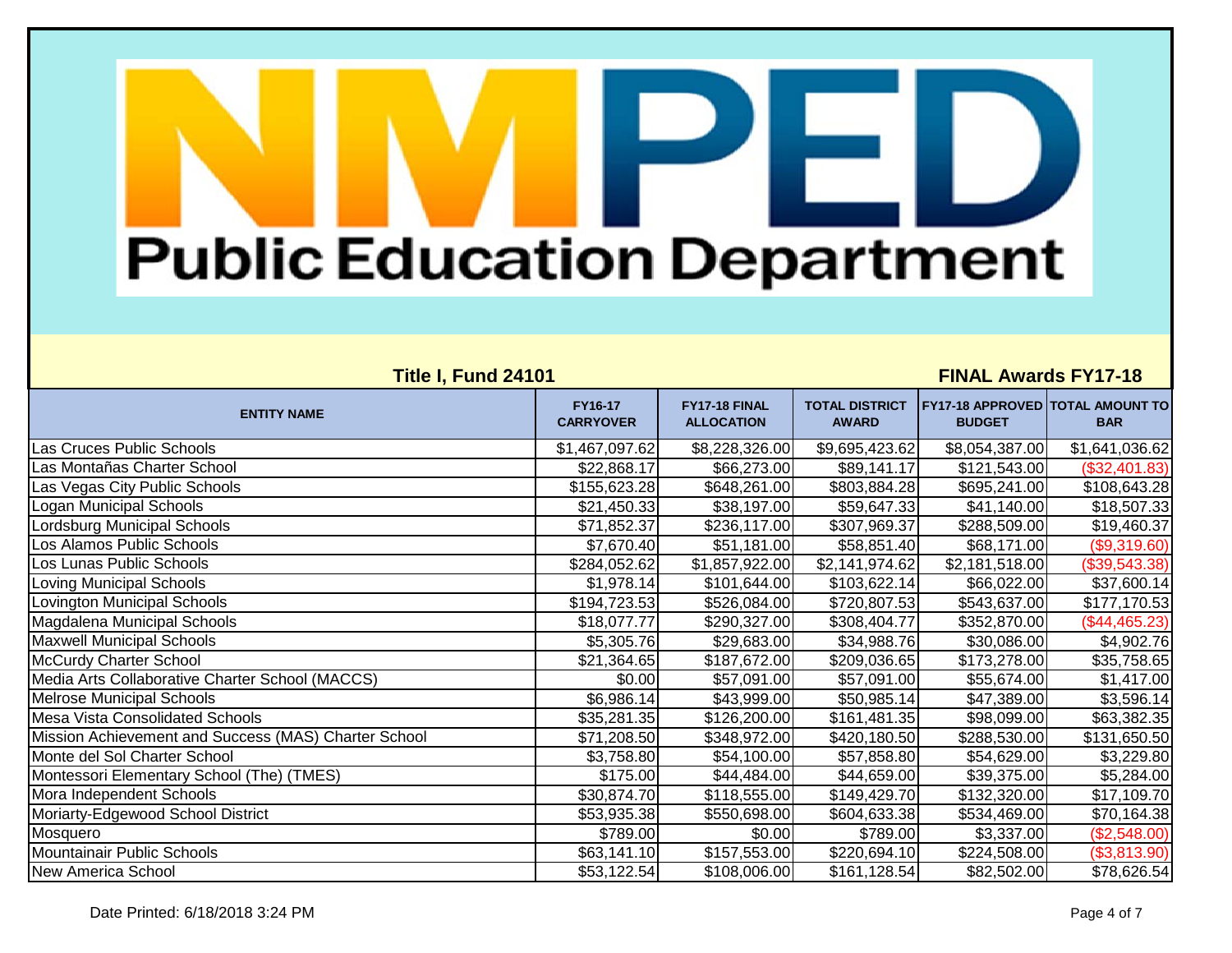| <b>Title I, Fund 24101</b>                     |                             |                                    | <b>FINAL Awards FY17-18</b>           |                                                          |                  |  |
|------------------------------------------------|-----------------------------|------------------------------------|---------------------------------------|----------------------------------------------------------|------------------|--|
| <b>ENTITY NAME</b>                             | FY16-17<br><b>CARRYOVER</b> | FY17-18 FINAL<br><b>ALLOCATION</b> | <b>TOTAL DISTRICT</b><br><b>AWARD</b> | <b>FY17-18 APPROVED TOTAL AMOUNT TO</b><br><b>BUDGET</b> | <b>BAR</b>       |  |
| New America School of Las Cruces               | \$37,546.54                 | \$50,284.00                        | \$87,830.54                           | \$69,381.00                                              | \$18,449.54      |  |
| New Mexico Connections Academy                 | \$0.42                      | \$421,479.00                       | \$421,479.42                          | \$316,892.00                                             | \$104,587.42     |  |
| New Mexico School for the Arts                 | \$6,713.15                  | \$17,846.00                        | \$24,559.15                           | \$24,982.00                                              | (\$422.85)       |  |
| North Valley Academy                           | \$471.38                    | \$146,291.00                       | \$146,762.38                          | \$117,123.00                                             | \$29,639.38      |  |
| Pecos Independent School District              | \$70,316.03                 | \$208,232.00                       | \$278,548.03                          | \$282,967.00                                             | (\$4,418.97)     |  |
| Peñasco Independent Schools                    | \$24,168.21                 | \$207,298.00                       | \$231,466.21                          | \$141,888.00                                             | \$89,578.21      |  |
| Pojoaque Valley Public Schools                 | \$28.05                     | \$255,066.00                       | \$255,094.05                          | \$225,221.00                                             | \$29,873.05      |  |
| <b>Portales Municipal Schools</b>              | \$127,782.39                | \$855,078.00                       | \$982,860.39                          | \$995,335.00                                             | (\$12,474.61)    |  |
| Quemado Independent Schools                    | \$23,221.19                 | \$134,684.00                       | \$157,905.19                          | \$115,264.00                                             | \$42,641.19      |  |
| Questa Independent Schools                     | \$75,439.90                 | \$178,146.00                       | \$253,585.90                          | \$254,537.00                                             | (\$951.10)       |  |
| <b>Raton Public Schools</b>                    | \$15,374.57                 | \$260,564.00                       | \$275,938.57                          | \$262,023.00                                             | \$13,915.57      |  |
| <b>Red River Valley Charter School</b>         | \$28,604.45                 | \$44,712.00                        | \$73,316.45                           | \$49,827.00                                              | \$23,489.45      |  |
| Reserve Independent Schools                    | \$10,991.38                 | \$87,942.00                        | \$98,933.38                           | \$134,663.00                                             | (\$35,729.62)    |  |
| Rio Rancho Public Schools                      | \$272,219.19                | \$1,660,419.00                     | \$1,932,638.19                        | \$1,930,958.00                                           | \$1,680.19       |  |
| Roots and Wings Community School               | \$4.00                      | \$21,306.00                        | \$21,310.00                           | \$18,194.00                                              | \$3,116.00       |  |
| Roswell Independent Schools                    | \$391,080.67                | \$3,066,530.00                     | \$3,457,610.67                        | \$2,953,736.00                                           | \$503,874.67     |  |
| <b>Roy Municipal Schools</b>                   | \$396.11                    | \$13,584.00                        | \$13,980.11                           | \$851.00                                                 | \$13,129.11      |  |
| <b>Ruidoso Municipal Schools</b>               | \$60,490.76                 | \$408,348.00                       | \$468,838.76                          | \$441,654.00                                             | \$27,184.76      |  |
| San Jon Municipal Schools                      | \$3,859.31                  | \$36,085.00                        | \$39,944.31                           | \$41,634.00                                              | (\$1,689.69)     |  |
| Sandoval Academy of Bilingual Education (SABE) | \$10,205.00                 | \$15,701.00                        | \$25,906.00                           | \$8,892.00                                               | \$17,014.00      |  |
| Santa Fe Public Schools                        | \$229,452.62                | \$3,041,443.00                     | \$3,270,895.62                        | \$3,433,871.00                                           | (\$162,975.38)   |  |
| Santa Rosa Consolidated Schools                | \$2,778.23                  | \$185,066.00                       | \$187,844.23                          | \$211,089.00                                             | $(\$23, 244.77)$ |  |
| School of Dreams Academy (SODA)                | \$38,436.62                 | \$123,576.00                       | \$162,012.62                          | \$180,650.00                                             | (\$18,637.38)    |  |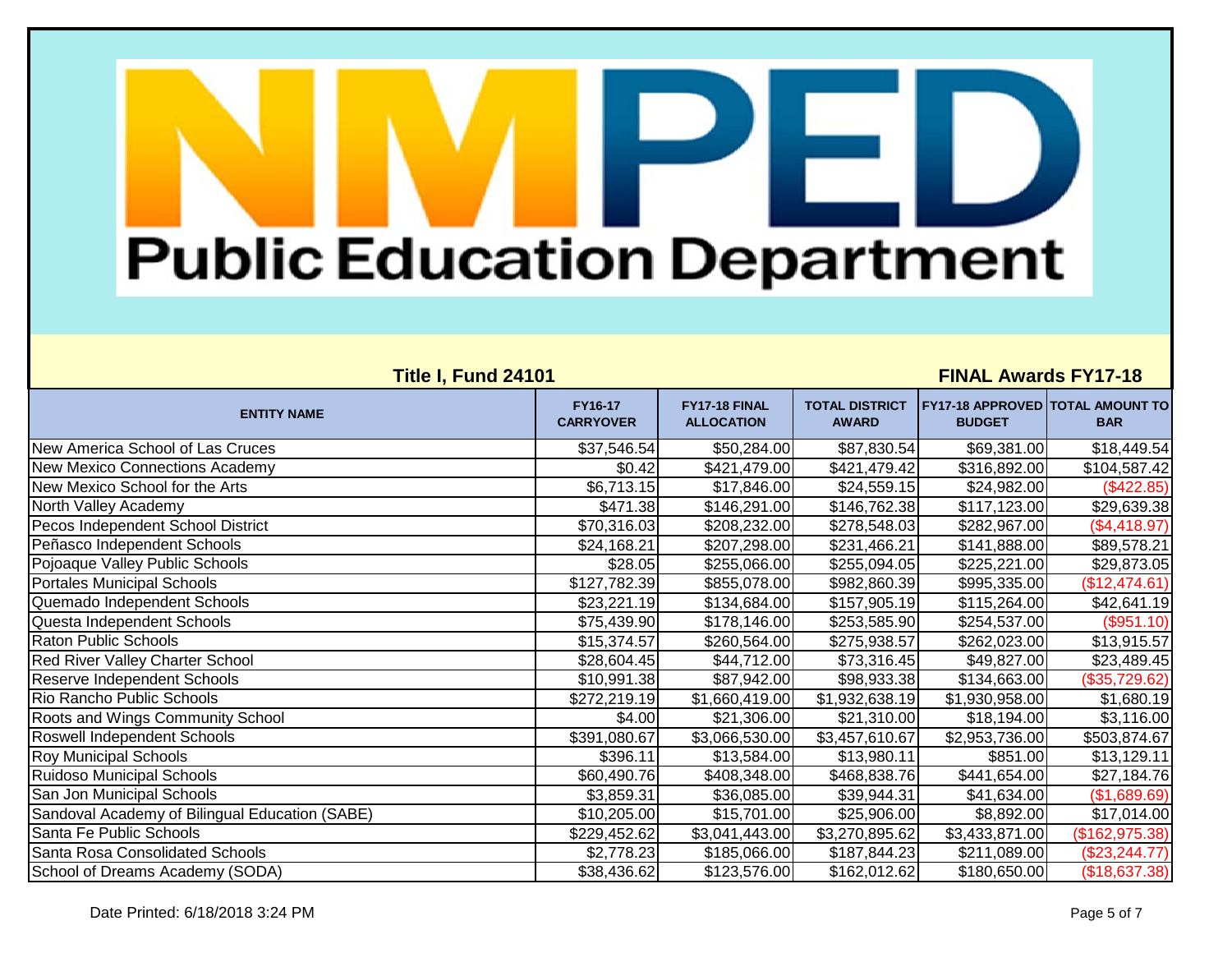| Title I, Fund 24101                                            |                                    |                                    |                                       | <b>FINAL Awards FY17-18</b>                              |               |
|----------------------------------------------------------------|------------------------------------|------------------------------------|---------------------------------------|----------------------------------------------------------|---------------|
| <b>ENTITY NAME</b>                                             | <b>FY16-17</b><br><b>CARRYOVER</b> | FY17-18 FINAL<br><b>ALLOCATION</b> | <b>TOTAL DISTRICT</b><br><b>AWARD</b> | <b>FY17-18 APPROVED TOTAL AMOUNT TO</b><br><b>BUDGET</b> | <b>BAR</b>    |
| <b>Silver Consolidated School District</b>                     | \$137,210.55                       | \$768,937.00                       | \$906,147.55                          | \$829,226.00                                             | \$76,921.55   |
| Six Directions Indigenous Charter School                       | \$33,207.00                        | \$35,519.00                        | \$68,726.00                           | \$28,854.00                                              | \$39,872.00   |
| Socorro Consolidated Schools                                   | \$8,172.42                         | \$1,003,108.00                     | \$1,011,280.42                        | \$894,489.00                                             | \$116,791.42  |
| South Valley Preparatory School                                | \$7,138.44                         | \$69,055.00                        | \$76,193.44                           | \$56,156.00                                              | \$20,037.44   |
| Southwest Primary Learning Center                              | \$25,512.35                        | \$37,998.00                        | \$63,510.35                           | \$23,787.00                                              | \$39,723.35   |
| Southwest Secondary Learning Center                            | \$26,403.09                        | \$47,366.00                        | \$73,769.09                           | \$33,036.00                                              | \$40,733.09   |
| <b>Springer Municipal Schools</b>                              | \$10,850.65                        | \$80,225.00                        | \$91,075.65                           | \$85,405.00                                              | \$5,670.65    |
| Student Athlete Headquarters Academy (SAHQ Academy)            | \$0.00                             | \$18,620.00                        | \$18,620.00                           | \$0.00                                                   | \$18,620.00   |
| Southwest Aeronautics, Mathematics, and Science Academy (SAMS) | \$42,659.16                        | \$59,308.00                        | \$101,967.16                          | \$44,748.00                                              | \$57,219.16   |
| <b>Taos Municipal Schools</b>                                  | \$47,840.39                        | \$810,100.00                       | \$857,940.39                          | \$839,809.00                                             | \$18,131.39   |
| <b>Taos Academy Charter School</b>                             | \$8,656.80                         | \$50,785.00                        | \$59,441.80                           | \$57,815.00                                              | \$1,626.80    |
| Taos Integrated School of the Arts                             | \$7,827.60                         | \$54,052.00                        | \$61,879.60                           | \$69,681.00                                              | (\$7,801.40)  |
| <b>Taos International Charter School</b>                       | \$54,778.82                        | \$90,323.00                        | \$145,101.82                          | \$66,579.00                                              | \$78,522.82   |
| <b>Tatum Municipal Schools</b>                                 | \$4,978.40                         | \$62,750.00                        | \$67,728.40                           | \$52,109.00                                              | \$15,619.40   |
| Technology Leadership High School                              | \$13,432.31                        | \$69,085.00                        | \$82,517.31                           | \$49,303.00                                              | \$33,214.31   |
| <b>Texico Municipal Schools</b>                                | \$66,966.11                        | \$161,752.00                       | \$228,718.11                          | \$160,866.00                                             | \$67,852.11   |
| <b>GREAT Academy (The)</b>                                     | \$8,540.95                         | \$43,189.00                        | \$51,729.95                           | \$36,827.00                                              | \$14,902.95   |
| Tierra Adentro: The NM School of Academics, Art and Artesania  | \$27,500.14                        | \$79,856.00                        | \$107,356.14                          | \$69,116.00                                              | \$38,240.14   |
| Tierra Encantada Charter School                                | \$25,190.34                        | \$66,579.00                        | \$91,769.34                           | \$79,067.00                                              | \$12,702.34   |
| Truth or Consequences Municipal Schools                        | \$268,703.08                       | \$614,388.00                       | \$883,091.08                          | \$580,815.00                                             | \$302,276.08  |
| Tucumcari Public Schools                                       | \$80,856.76                        | \$387,520.00                       | \$468,376.76                          | \$461,246.00                                             | \$7,130.76    |
| <b>Tularosa Municipal Schools</b>                              | \$128,816.45                       | \$615,090.00                       | \$743,906.45                          | \$796,500.00                                             | (\$52,593.55) |
| Turquoise Trail Charter School                                 | \$6,441.02                         | \$106,641.00                       | \$113,082.02                          | \$105,103.00                                             | \$7,979.02    |